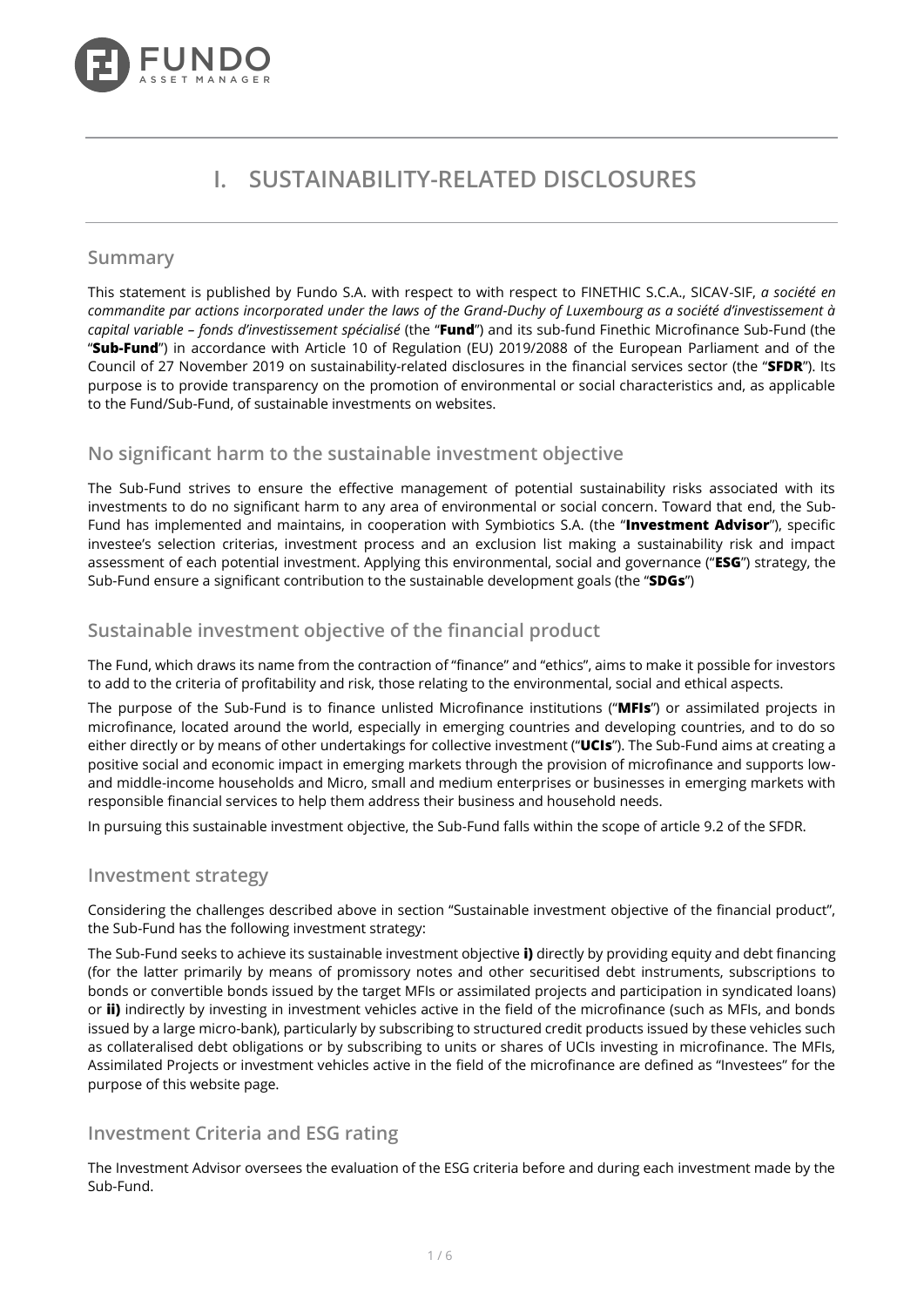The Investment Advisor has developed an ESG rating to assess the likelihood that an Investee will contribute positively to sustainable development and social impact. This ESG rating is applied systematically to all potential Investee of the Sub-Fund. The rating methodology includes seven dimensions and consists of 98 qualitative and quantitative indicators. The Investment Advisor compiles all indicators into a weighted aggregated score that grades the institutions from zero stars (lowest) to five stars (highest). The seven dimensions of the rating are:

- **1. Social governance:** looking at the social orientation of shareholders and the financial Investee's stated and effective commitment to its social mission, its target market and development objectives/stakeholders' needs. Investee's governance practices are also examined as part of the credit risk assessment. The review includes the mission, vision and corporate values of the Investee, but also the composition, structure, quality and independence of the board of directors/managers, the existence (or not) of an adequate set of board committees. Finally, the fairness and balance between executive and field compensation is also examined.
- **2. Labour climate:** assessing policies regarding social responsibility to staff, looking at human resources policies, systems to monitor employee satisfaction and staff turnover rates as a measure of staff satisfaction.
- **3. Financial inclusion:** measuring whether the investee has an efficient and proactive strategy and good results in terms of financial inclusion, as well as its ability to serve low-income and excluded clients, especially those located in areas that lack other financial services.
- **4. Client protection:** looking at whether the Investee treats clients in a fair and transparent way and if it avoids the negative impacts that affect them (notably over-indebtedness, ethical staff behaviour, etc.) as much as possible. These indicators are linked to the Investment Advisor's client protection pathway.
- **5. Product quality:** looking at the Investee's marketing strategy and activities, as well as the diversity and quality of its financial and non-financial products and services.
- **6. Community engagement:** assessing the steps that the Investee takes in implementing policies and actions aimed at supporting community development at-large and the social impacts of such steps on the community.
- **7. Environmental policy:** looking at whether the financial institution has any policies and initiatives in place to mitigate environmental impacts for its internal activities and, above all, for the enterprises it finances.

Additionally, the Sub-Fund applies a strict exclusion list and refrains from financing activities with a high level of environmental and social risk, i.e.:

- Production of a trade in any product or activity deemed illegal under applicable laws or regulations or international conventions and agreements, or subject to international bans, such as pharmaceuticals, pesticides/herbicides, ozone depleting substances, PCBs<sup>1</sup>, wildlife or products regulated under CITES<sup>2</sup>;
- Production or trade in weapons and munitions;
- Production or trade in alcoholic beverages (excluding beer and wine);
- Production or trade in tobacco;
- Hambling, casinos and equivalent enterprises;
- Pornography and/or prostitution;
- Activities involving or relating to racist and/or anti-democratic media;
- Activities leading to the destruction of High Conservation Value Areas<sup>3</sup>;

<sup>1</sup> Polychlorinated biphenyls – a group of highly toxic chemicals. PCBs are likely to be found in oil-filled electrical transformers, capacitors and switchgear dating from 1950-1985.

<sup>2</sup> Convention on International Trade in Endangered Species of Wild Fauna and Flora.

<sup>&</sup>lt;sup>3</sup> An area designated on the basis of High Conservation Values (HCVs) which are biological, ecological, social or cultural values considered outstandingly significant at the national, regional or global level.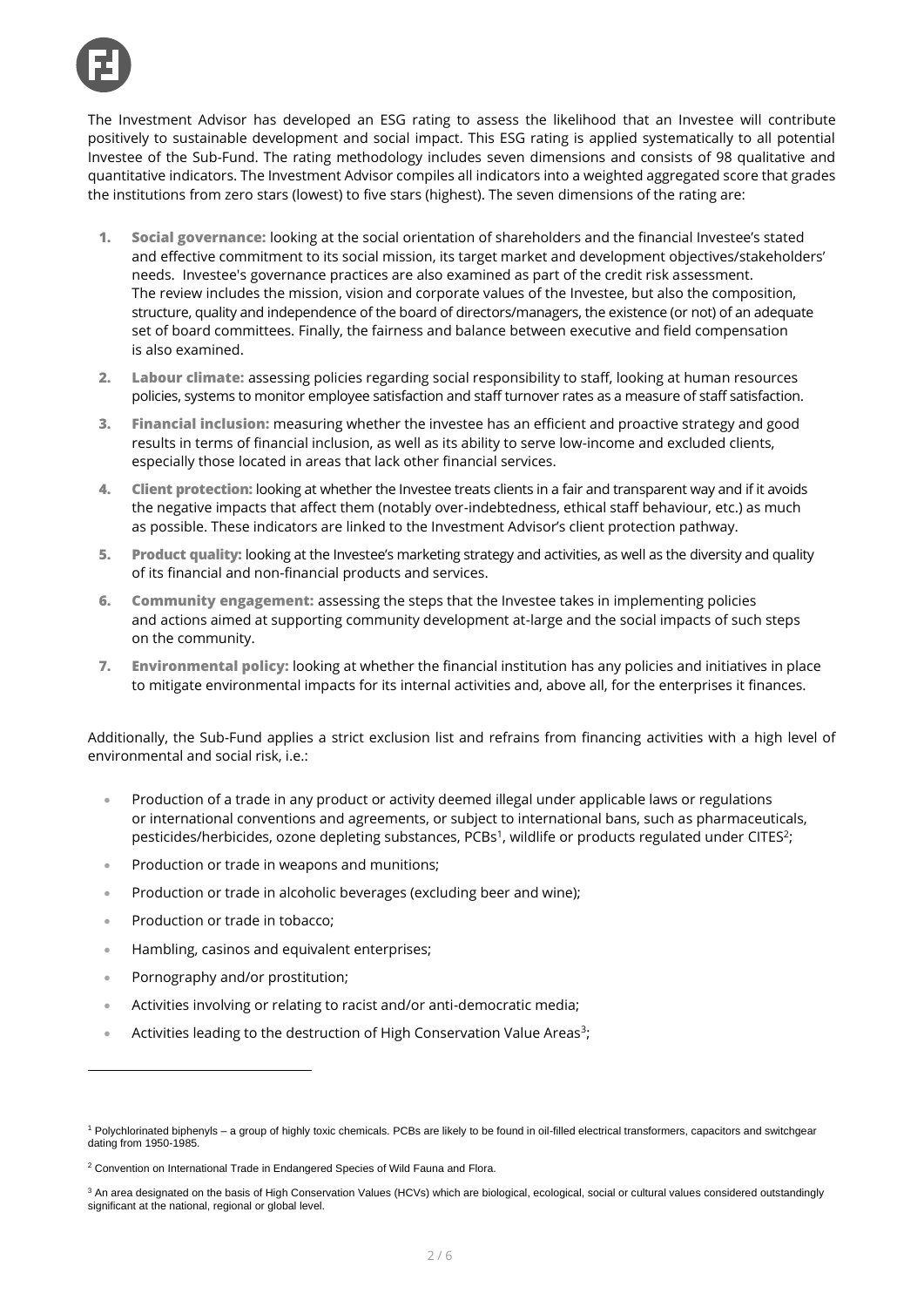

- Production or trade in radioactive materials; this does not apply to the purchase of medica equipment, quality control (measurement) equipment and any equipment where the noteholder considers the radioactive source to be trivial and/or adequately shielded;
- Production or trade in unbounded asbestos fibers; this does not apply to purchase and use of bonded asbestos cement sheeting where the asbestos content is less than 20%;
- Drift net fishing in the marine environment using nets in excess of 2.5 km. in length;
- Production or activities involving harmful or exploitative forms of forced labor<sup>4</sup>/harmful child labor or any form of human trafficking;
- Production, trade, storage, or transport of significant monuments of hazardous chemicals, or commercial scale usage of hazardous chemicals; "hazardous chemicals" include gasoline, kerosene, and other petroleum products;
- Production or activities and leading to cross-border trade in waste and waste products, unless compliant with the Basel Convention and the underlying regulations;
- Production or activities that impinge on the lands owned, or claimed under adjudication, by indigenous peoples, without full documented consent of such peoples;
- Land grab and infringement on indigenous people's rights;
- Radioactive material;
- Wildlife protocols.

These exclusion criteria are duly listed in each Promissory Note or Loan Agreement signed with the Investees.

#### **1) Investments Process**

The Investment Advisor identifies and submits to Fundo S.A. (the "**Investment Manager**") the investment opportunities compliant with the investment objective and strategy of the Sub-Fund and the investment guidelines established by the Investment Manager. The Investment Advisor's evaluation of the Investees includes an ESG risk screening and due diligence. The pre-investment rating is applied during the due diligence process for each Investee, prior to presenting the investment opportunity to the Investment Manager.

Once investment opportunities are approved by the Investment Manager, the Investment Advisor shall further prepare and submit to the Investment Manager detailed investment proposals, which the Investment Manager may, at its discretion, approve or disapprove.

Once the investment proposal has been approved by the Investment Manager, the Investment Advisor shall implement the investment transaction on behalf of the Sub-Fund and monitor the investment transaction under the responsibility and supervision of the General Partner.

The Sub-Fund does not set specific ESG performance thresholds to (in)validate an investment decision. Nonetheless, the Sub-Fund aims at contributing to Investee's improvements. Therefore, the Sub-Fund follows the Investee's performance and evolutions over time. Remedy action plans may be discussed with Investees to ensure their feasibility.

#### **2) Diversification Rules**

All the investments of the Sub-Fund follow strict diversification rules described under the placement memorandum of the Fund.

<sup>4</sup> Forced labor means all work or service, not voluntarily performed, that is extracted from an individual under threat of force or penalty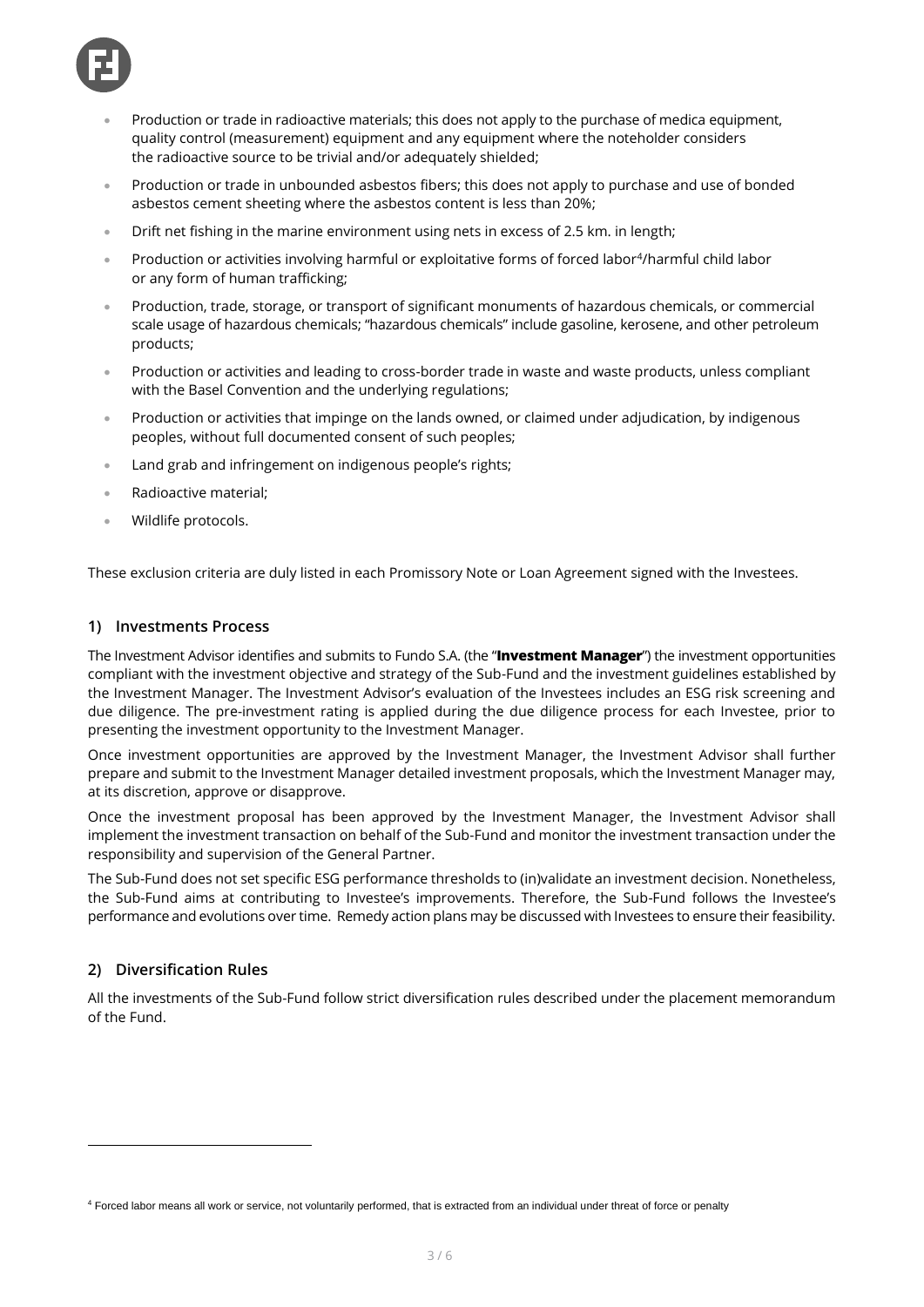

# **3) SDGs**

In applying the ESG processes explained above, the Sub-Fund ensures to positively address a range of global challenges, as currently illustrated by the SDGs. For each transaction, the Investment Advisor identify the key SDG contribution based on the main areas of investment indicated in the table below.

The main SDGs addressed by the fund are SDG 1 (No poverty), SDG 8 (Decent work and economic growth) and SDG 5 (Gender equality).

The Sub-Fund also targets investees that focus on specific themes, such as agriculture, education and housing, thereby contributing to SDGs 2 (Zero hunger), 4 (Quality education) and 11 (Sustainable cities and communities), respectively.

| <b>THEME</b>                                          |                                    |                                                                                                                                                                 |
|-------------------------------------------------------|------------------------------------|-----------------------------------------------------------------------------------------------------------------------------------------------------------------|
|                                                       | DEVELOPME                          | How does Finethic contribute?                                                                                                                                   |
| MICROFINANCE                                          | NO<br>POVERTY<br><b>Ax Part</b>    | Ensuring that low-income individuals have<br>$\bullet$<br>access to financial services, including<br>microfinance and savings products                          |
| <b>SMALL</b><br><b>BUSINESS</b><br><b>FINANCE</b>     | DECENT WORK AND<br>ECONOMIC GROWTH | Strengthening the capacity of domestic<br>financial institutions to expand access<br>to banking and financial services for all<br><b>Encouraging SME growth</b> |
| <b>MICROFINANCE</b>                                   | <b>GENDER</b><br>EQUALITY<br>5     | Providing women with equal<br>$\bullet$<br>access to economic resources<br>and opportunities                                                                    |
| <b>HOUSING</b><br><b>AND</b><br><b>INFRASTRUCTURE</b> | <b>SUSTAINABLE CITIE</b>           | Ensuring access to adequate,<br>$\bullet$<br>safe and affordable housing<br>and basic services                                                                  |
| <b>HEALTHCARE</b><br><b>AND</b><br>EDUCATION          | QUALITY<br>Education               | Ensuring equal access for all women<br>$\bullet$<br>and men to affordable and quality education                                                                 |
| <b>FOOD</b><br><b>AND</b><br><b>AGRICULTURE</b>       | ZERO<br>Hunger                     | Providing small-scale food producers with<br>$\bullet$<br>access to productive resources through<br>financial services and products                             |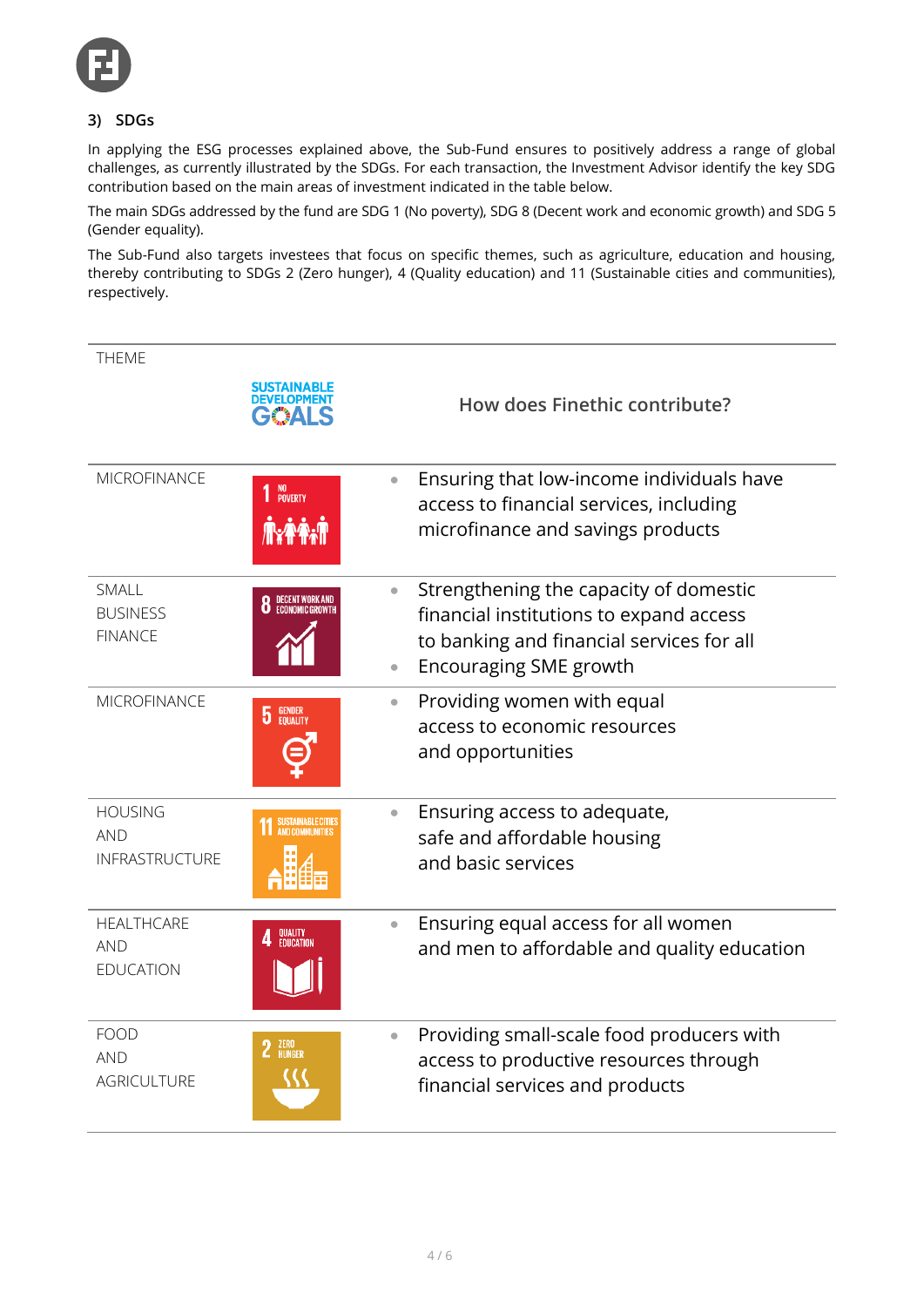

### **4) Monitoring of sustainable investment objectives**

The Investment Advisor monitors the impact performance of the Sub-Fund. The Investment Advisor assess how the Investees contribute to inclusive growth for the benefit of low-and middle-income households and MSMEs. To do so, the Investment Advisor measures the social outreach of the Sub-Fund at the level of the markets, investees and endborrowers. A set of impact indicators has been defined and is described in section "Methodologies" below and these indicators are monitored at Investee and end-borrowers level. The Sub-Fund also highlights its contribution to the SDGs through the Investees' financial services.

The expected performance of potential investments is assessed during the investment selection phase using the rating methodology described above under section "Investment strategy", "1. Investment Criteria and ESG rating" which includes seven dimensions and consists of 98 qualitative and quantitative indicators and the actual performance of the Investees is monitored post investment on a quarterly basis ("the Investees shall report on a quarterly basis, answer to specific questionnaires and provide documents on their proof systems, policies in place, incidents, etc.").

The Investment Advisor carries out regular follow up, meetings and on-site visits to assess the activities of the Investees, their performance and risks and identify major issues and potential support needs.

The result of the impact monitoring is presented to the shareholders of the Sub-Fund who are provided each year through an annual impact report assessing how the Fund/Sub-Fund contributes to financial inclusion in emerging and frontier markets. The report also includes profiles of the Sub-Fund's Investees and end-borrowers to demonstrate how investors contribute to building inclusive financial markets.

#### **5) Methodologies**

The Sub-Fund intends to deliver a positive impact and it expects from portfolio companies the highest standards in terms of corporate social responsibility.

The rating methodology developed by the Asset Advisor includes seven dimensions and consists of 98 qualitative and quantitative indicators. All indicators are compiled into a weighted aggregated score that grades the institutions from zero stars (lowest) to five stars (highest). The seven dimensions of the rating are: **1.** Social governance: looking at the social orientation of shareholders and the financial institution's stated and effective commitment to its social mission, its target market and development objectives/stakeholders' needs. **2.** Labour climate: assessing policies regarding social responsibility to staff, looking at human resources policies, systems to monitor employee satisfaction and staff turnover rates as a measure of staff satisfaction. **3.** Financial inclusion: measuring whether the financial institution has an efficient and proactive strategy and good results in terms of financial inclusion, as well as its ability to serve low-income and excluded clients, especially those located in areas that lack other financial services. **4.** Client protection: looking at whether the financial institution treats clients in a fair and transparent way and if it avoids the negative impacts that affect them (notably over-indebtedness) as much as possible. These indicators are linked to the Client Protection Standards. **5.** Product quality: looking at the financial institution's marketing strategy and activities, as well as the diversity and quality of its financial and non-financial products and services. **6.** Community engagement: assessing the steps that the financial institution takes in implementing policies and actions aimed at supporting community development at-large and the social impacts of such steps on the community. **7.** Environmental policy: looking at whether the financial institution has any policies and initiatives in place to mitigate environmental impacts for its internal activities and, above all, for the enterprises it finances.

#### **6) Data sources and processing**

Data sources used to measure the achievement of the sustainable investment objective of the Sub-Fund are internally sourced, relying on direct due diligence on and engagement with the Investee companies.

#### **7) Attainment of the sustainable investment objective**

No index has been designated as a reference benchmark for the purpose of attaining the sustainable investment objective of the Fund.